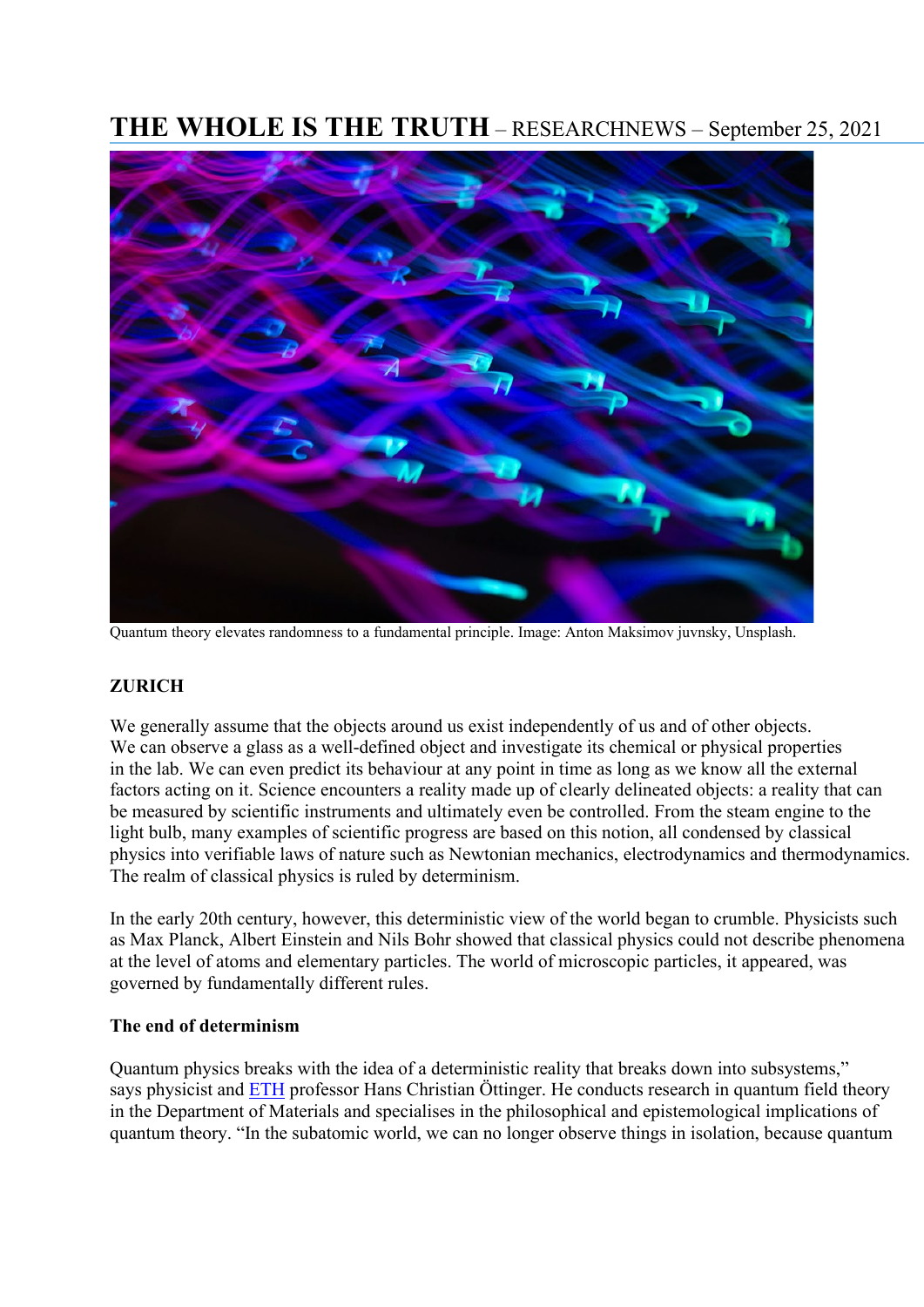physics tells us that everything can be correlated," says Öttinger.

If we measure or observe a system of electrons, photons or other microscopic particles, we inevitably interact with the system and become part of a larger holistic system. Viewed in this way, we are investigating not an independent reality but also all the changes that are unavoidably triggered by our measurements or other interventions. Moreover, while in classical physics seemingly random behaviour occurs only as a product of insufficient information or measurement error, quantum theory elevates randomness to a fundamental principle. "Our quantum physical representation of the world clearly implies a genuine randomness in the universe," says Öttinger.

### **The double-slit experiment**

This is powerfully illustrated by the well-known double-slit experiment. If we fire photons from a light source onto a detector screen, they appear on the screen at random points spread over a wide area, even though they were fired under identical physical conditions. No pattern can be discerned; randomness prevails. Yet if we were to fire multiple bullets from a pistol, all under exactly the same experimental conditions, we could be confident of them all hitting the same spot. If we now position a plate containing two identical, parallel slits between the light source and the detector screen and then repeat the photon experiment, a pattern of alternating bands appears on the screen. This striped interference pattern can be represented mathematically by a wave function, which enables physicists to determine the probability of particles hitting a specific spot on the screen. In the quantum world, these kinds of probabilistic statements replace the determinism of classical physics. And the experiment has another surprise in store: if we place a particle detector at each slit so as to determine which of them each photon passes through, the pattern changes once again.

According to ETH professor Öttinger, this is only to be expected: "The moment we add the double-slit plate and the detectors to the experiment, we alter the world we were hoping to observe, because each interacts with the photons and affects their behaviour." This also applies to other elementary particles: neither whole atoms nor individual electrons can be measured without regarding them as part of a larger holistic system. But if everything is correlated, how is it possible that we can observe a glass and other large objects in isolation? Öttinger and other theoretical physicists argue that decoherence effects are at work: "Mutual correlations quickly decay in the case of large objects. That's why we can study a glass or a stone in isolation without having to consider its interactions with its surroundings."

## **Complementarity and contradiction**

Öttinger's explanations on the holistic nature of quantum systems and decoherence certainly sound convincing. Yet they contradict the dominant reading of quantum theory originally proposed by Nils Bohr. Known as the Copenhagen interpretation, Bohr's version states that quantum mechanics does not describe reality itself, but rather a state of knowledge about reality. Bohr worked on the assumption that every object in quantum physics always exhibits properties of both a wave and a particle. Scientists refer to this as the complementarity principle, or wave-particle duality. In this interpretation, the light and dark bands of the interference pattern in the double-slit experiment are taken as an indication that photons really do pass through the two slits as waves. Measuring their motion with a detector causes a collapse of the wave function, which is why the photons subsequently appear on the screen as discrete particles. Öttinger and other physicists argue that this reading raises more questions than it answers. Why should we assume that particles travel in a wave-like manner? Doesn't this assumption contradict the notion of wave-function collapse? How exactly should we interpret the concept of a particle in quantum physics anyway? And